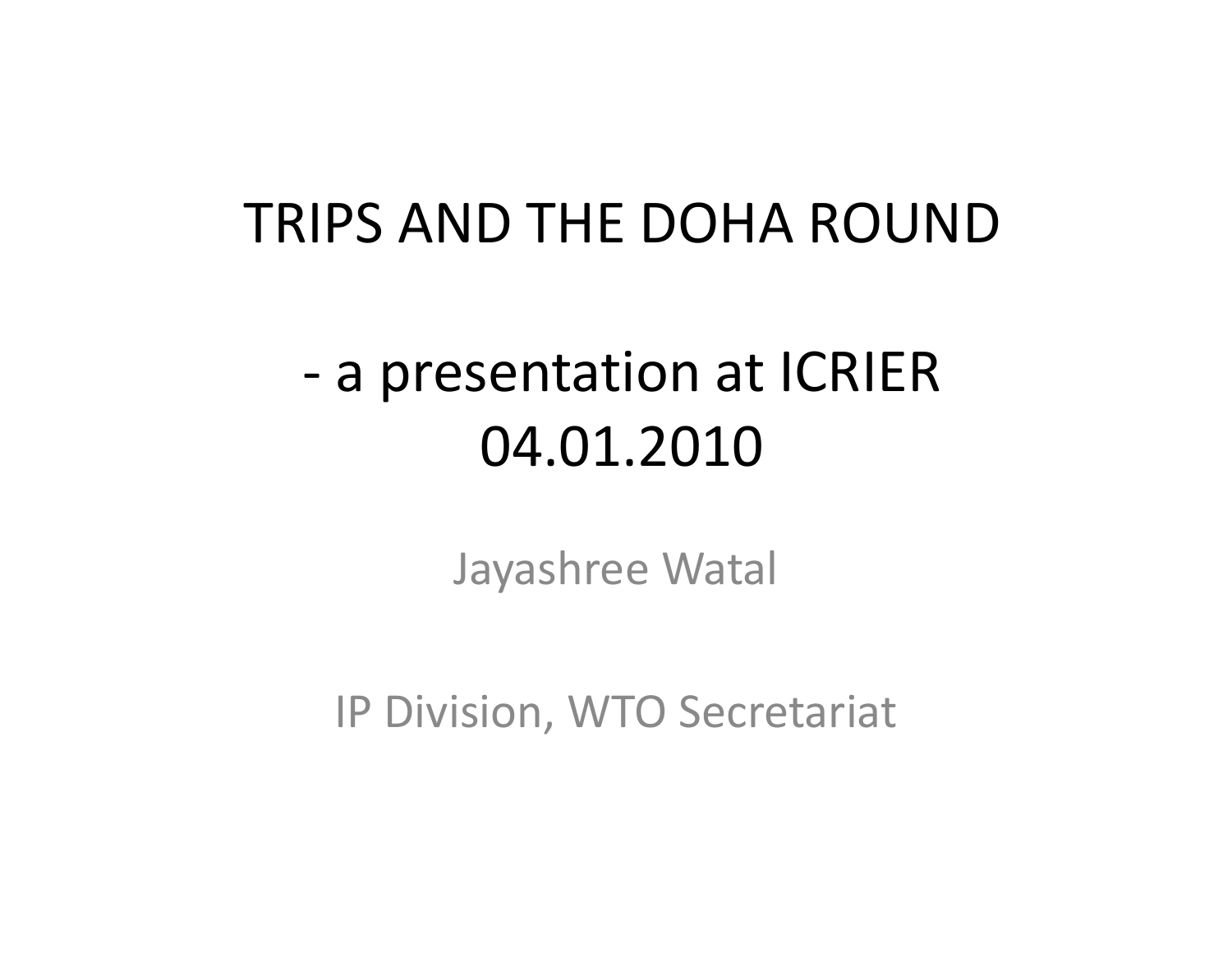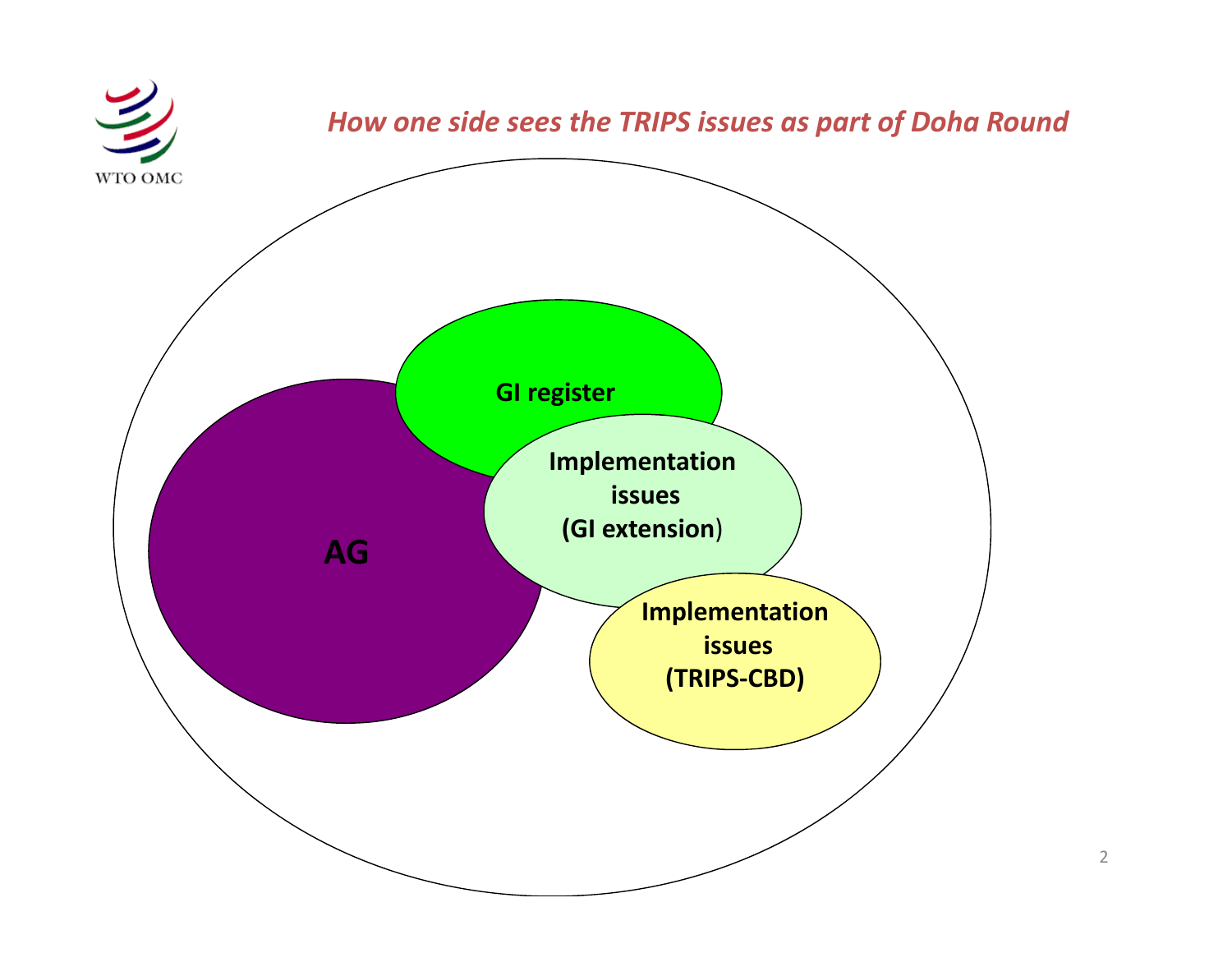![](_page_2_Figure_0.jpeg)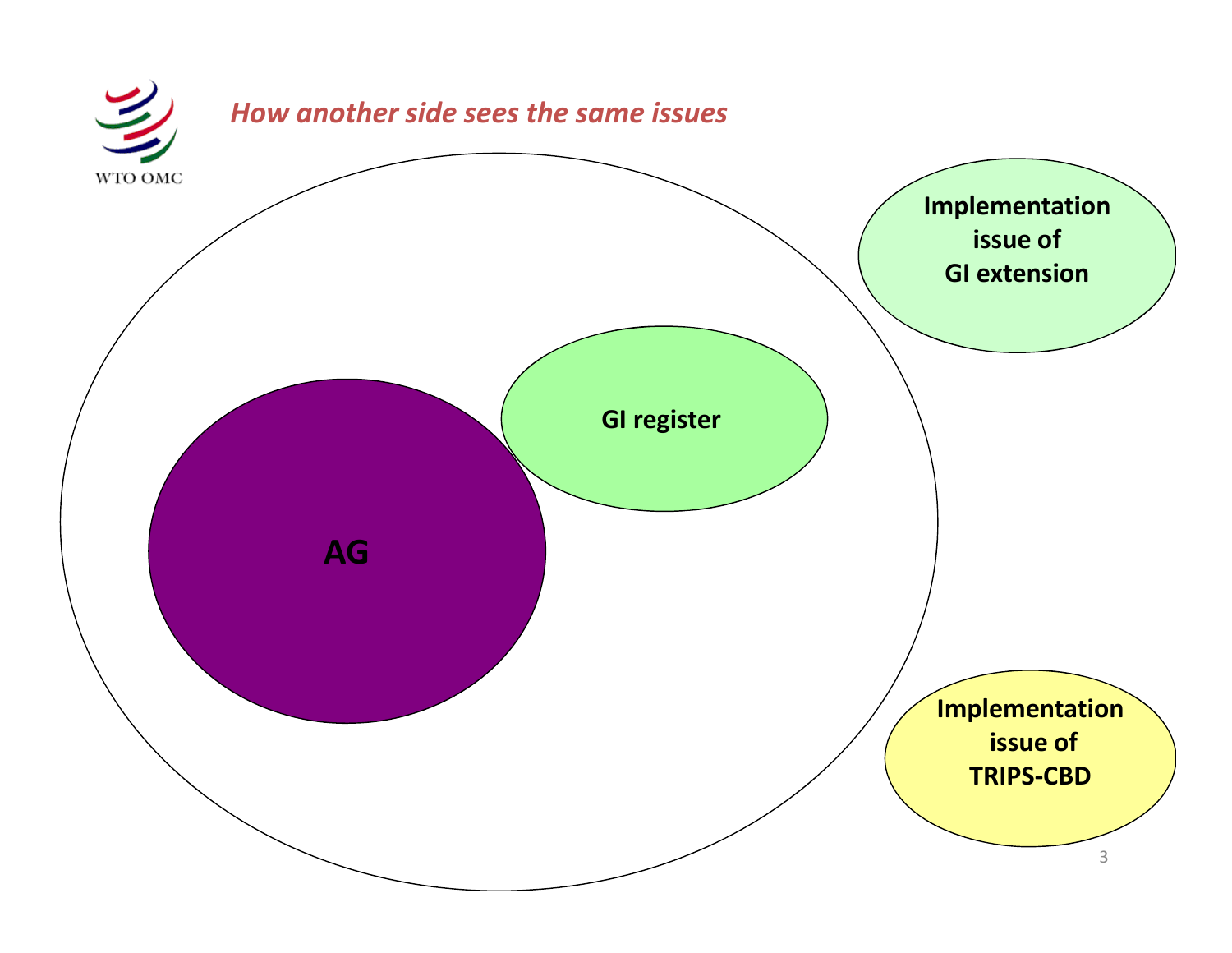## **Register: Article 23.4**

*In order to facilitate the protection of geographical indications for wines, negotiations shall be undertaken in the Council for TRIPS concerning the establishment of <sup>a</sup> multilateral system of notification and registration of geographical indications for wines eligible for protection in those Members participating in the system.*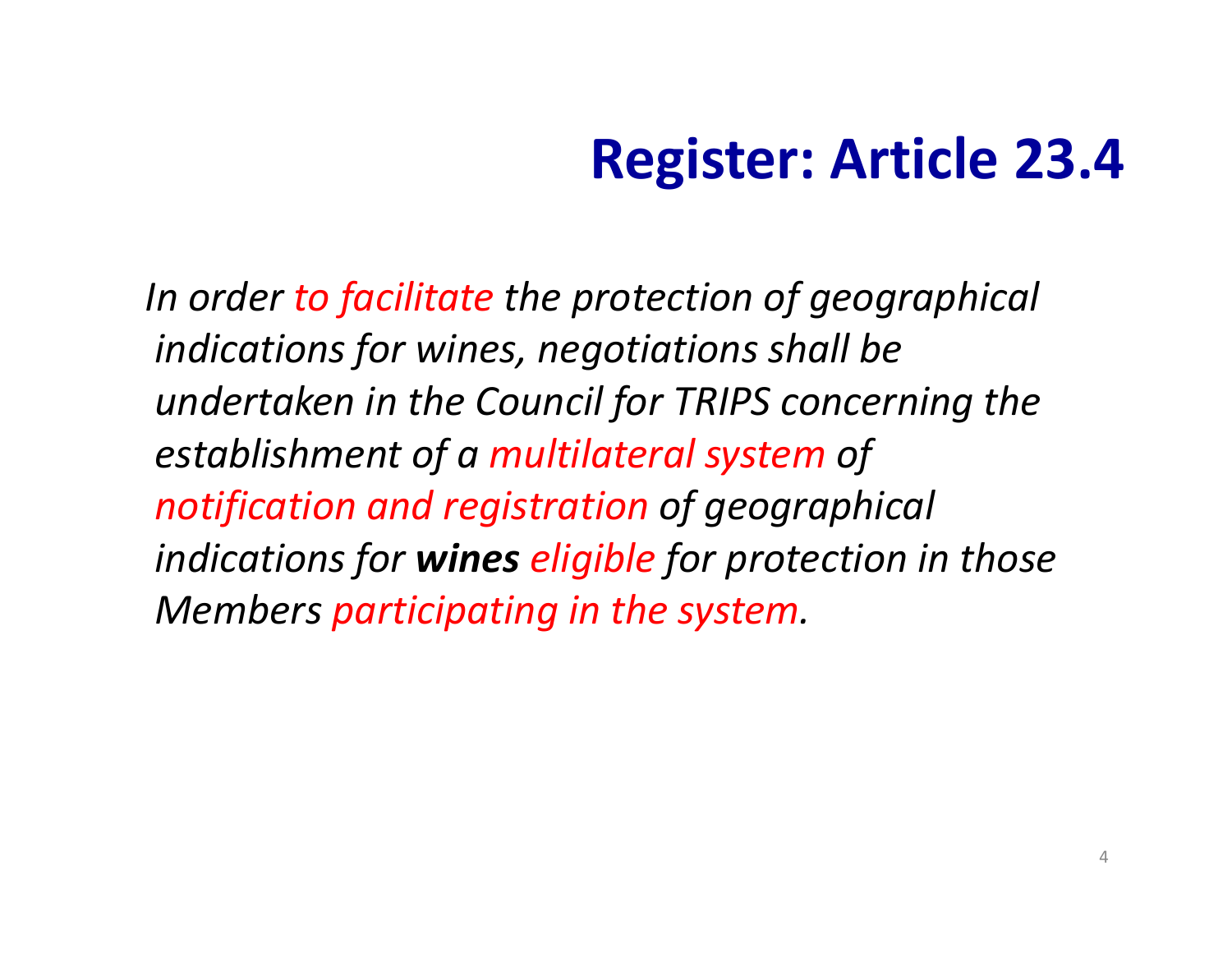### **The Doha Declaration and GIs (1)**

#### **Register of GIs for wines and spirits**

Paragraph 18, first sentence:

*With a view to comp g letin the work started in the Council for Trade‐Related Aspects of Intellectual Property Rights (Council for TRIPS) on the implementation of Article 23.4, we agree to negotiate the establishment of <sup>a</sup> multilateral system of notification and registration of geographical indications for wines and spirits by the Fifth Session of the Ministerial Conference.*

Clear mandate; "early harvest" not achieved in 2003.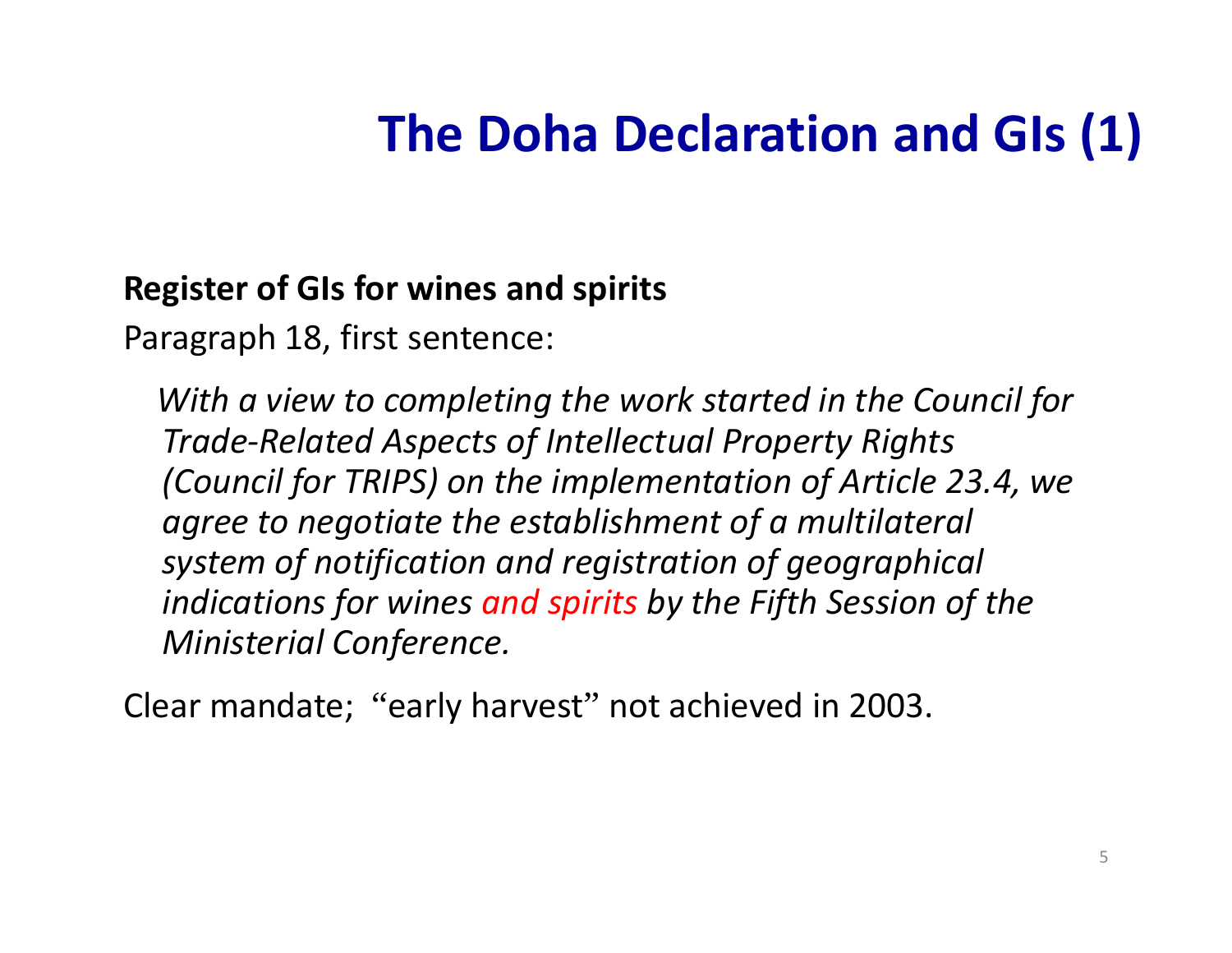![](_page_5_Picture_0.jpeg)

#### **The Doha Declaration and GIs (2)**

Extension

•Paragraph 18, second sentence

"We note that issues related to the extension of the protection *of geographical indications provided for in Article 23 to products other than wines and spirits will be addressed in the Council for TRIPS pursuant to paragraph 12 of this Declaration."*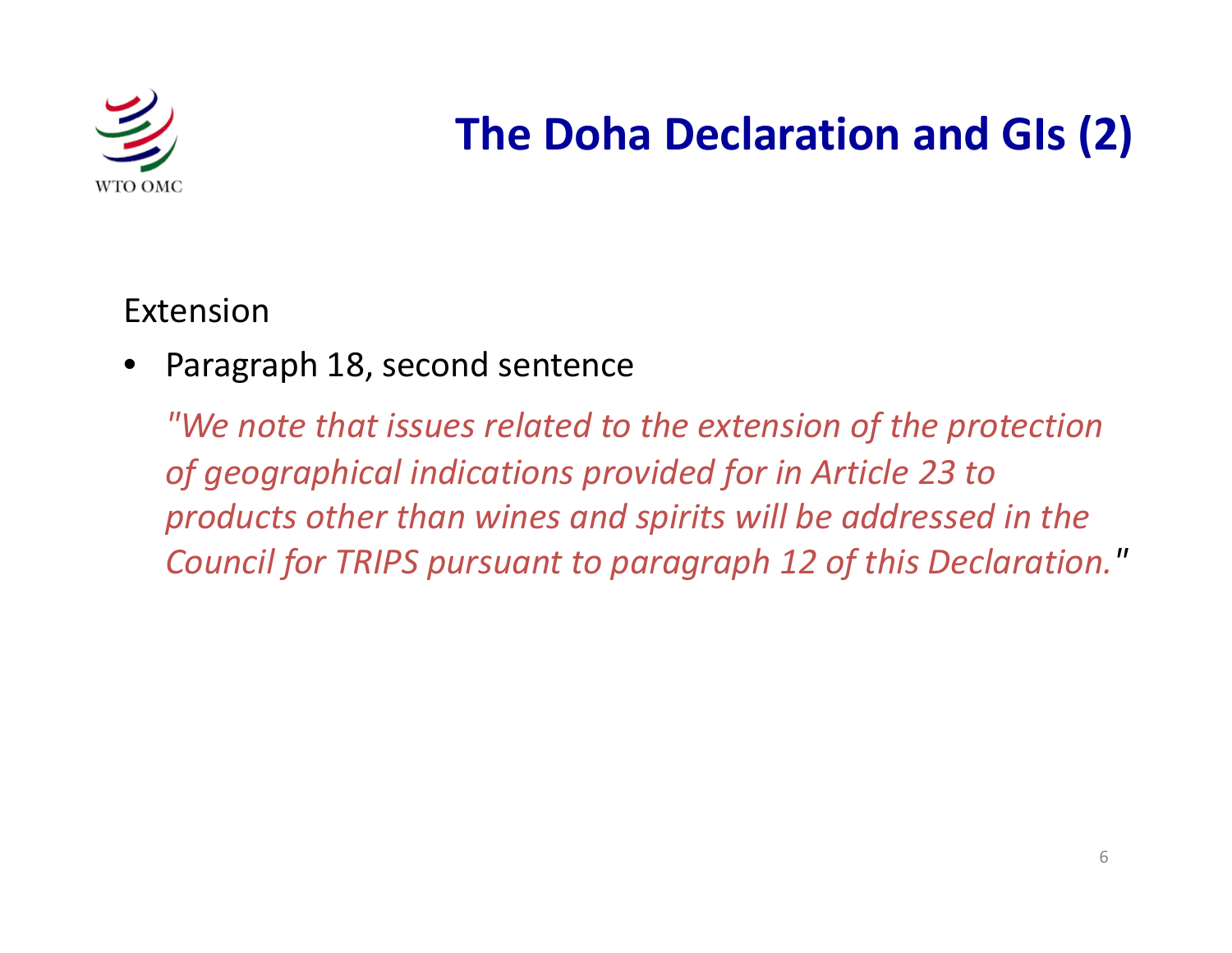![](_page_6_Picture_0.jpeg)

#### **The Doha Declaration and GIs (3)**

"Work programme

Implementation‐Related Issues and Concerns

*12. ... we agree that negotiations on outstanding implementation issues shall be an integral part of the Work Programme... and that agreements reached at an early stage in these negotiations shall be treated in accordance with the provi is ons of paragraph 47 b l <sup>e</sup> ow. In this regard, we shall proceed as follows: (a) where we provide <sup>a</sup> specific negotiating mandate in this Declaration, the relevant implementation issues shall be addressed under that mandate; ( ) b the other outstanding implementation issues shall be addressed as <sup>a</sup> matter of priority by the relevant WTO bodies, which shall report to the Trade Negotiations Committee, established under paragraph 46 below, by the end of 2002 for appropriate action."*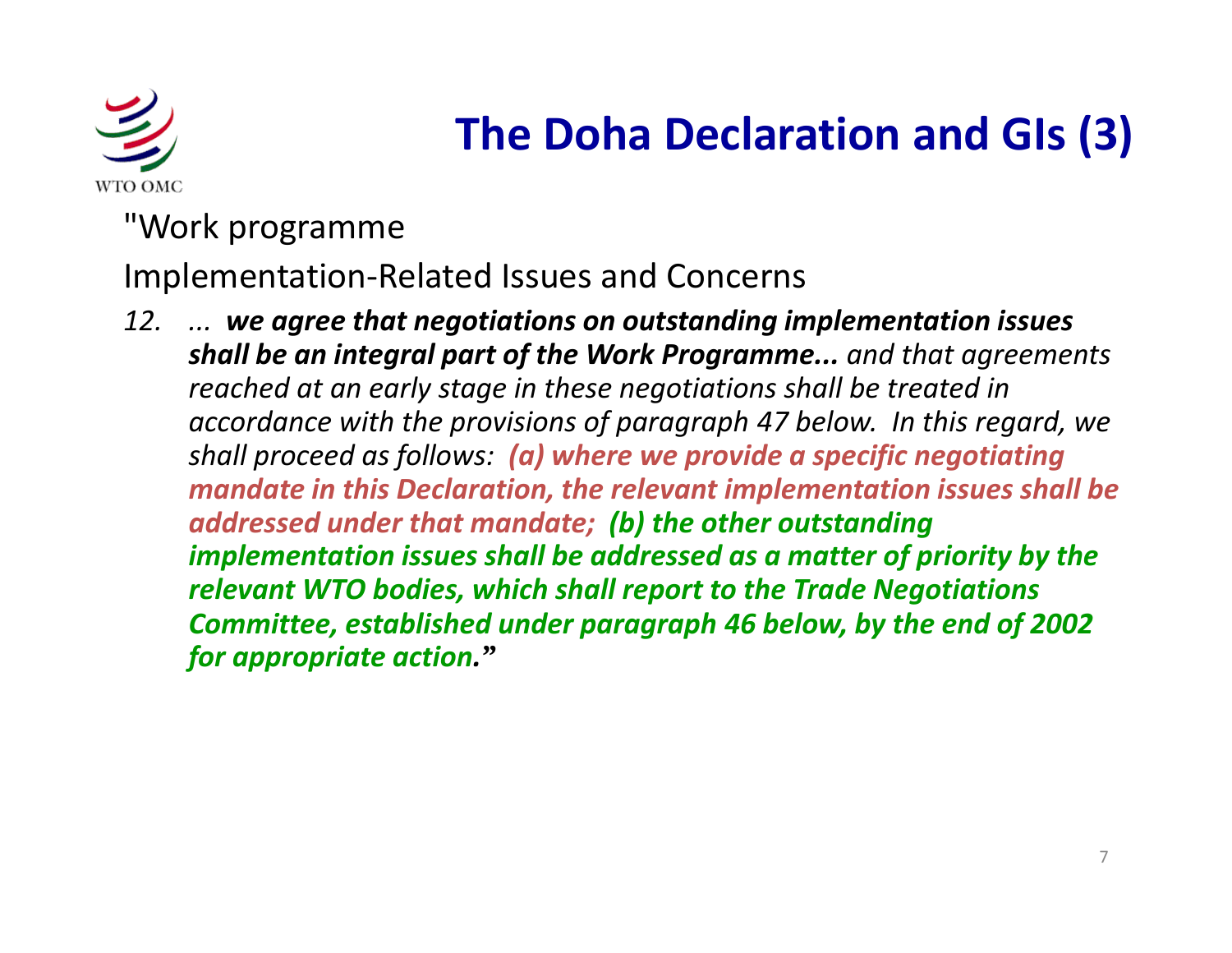![](_page_7_Picture_0.jpeg)

## Special Session: the actors

- The **main actors** in the Special Session:
	- and the state of the — <u>European Communities</u>: proposal in 2005; new ideas in 2007; Group of 108 Members (cf. TN/C/W/52 of 19 July 2008)
	- –— <u>Joint Proposal Group</u>: co-sponsors: Argentina, Australia, Canada, Chile, Costa Rica, Dominican Republic, Ecuador, El Salvador, Guatemala, Honduras, Japan, Korea, Mexico, New Zealand, Nicaragua, Paraguay, South Africa, Chinese Taipei, USA (see TN/IP/W/10/Rev.2 of 24 July 2008)
- •Hong Kong, China (see TN/IP/W/8 of <sup>23</sup> April 2003)
- •Less or no interest from other delegations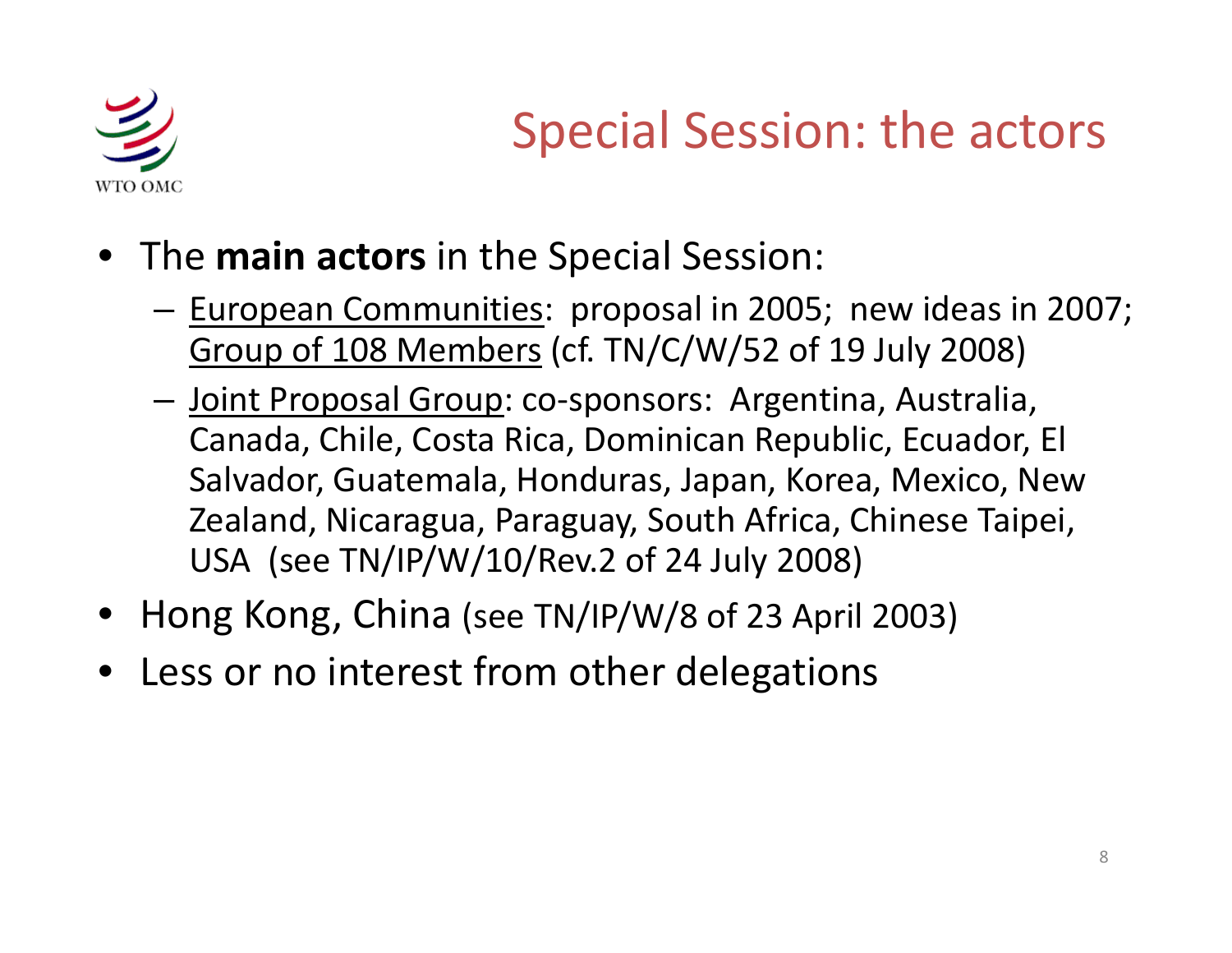![](_page_8_Picture_0.jpeg)

# Special Session: work done so far

- • **Divergence on 2 key issues**:
	- **The extent to which the registration of <sup>a</sup> geographical indication should create legal effects at the national level; and**
	- $-$  The question of participation, in particular whether legal  $\,$ **effects under the system should apply in all WTO Members or only on those op g tin to p p articipate in the system**
- Debate on kind/level of legal effect/consequence, territoriality principle, "to facilitate protection", "multilateral", legal status of translations and translitterations, etc.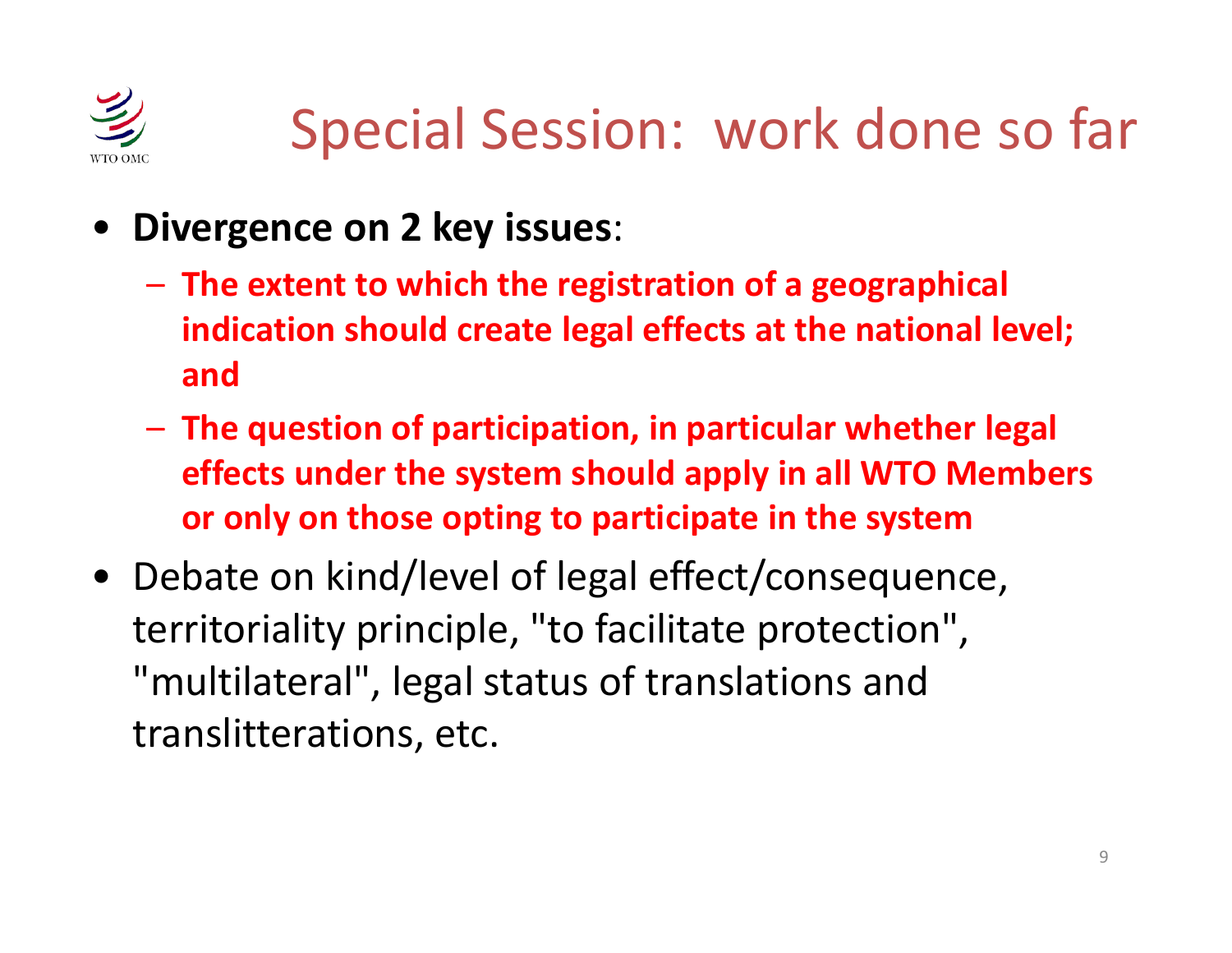![](_page_9_Picture_0.jpeg)

## **Extension: the proposal**

- = *Extension of the higher protection of GIs for wines and spirits to other products*
- What do proponents ("GI Friends") want?
	- Article 23 to apply to all GIs
	- Article 24 exceptions to apply *mutatis mutandis* (by analogy)
	- Multilateral register (of GIs for wines and spirits) to apply to all GIs
- Opposition to the proposal for extension, notably for lack of mandate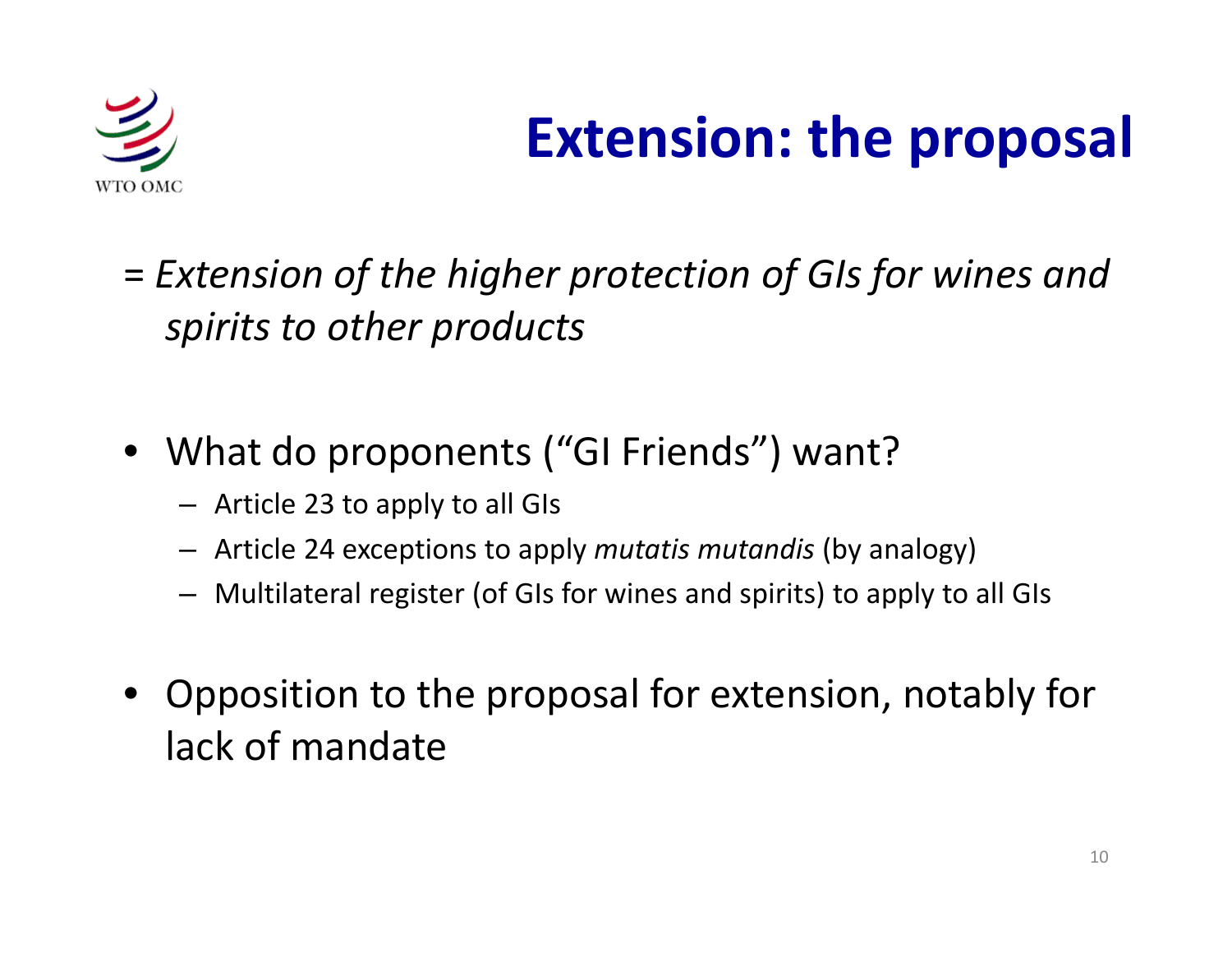![](_page_10_Picture_0.jpeg)

## **Negotiations/discussions in July 2008 (1)**

- Two reports:
	- –- Register (for wines and spirits): Chair's report - TN/IP/18 of 9 June 2008
	- Two implementation issues (GI extension and TRIPS/CBD): Dg's report - WT/GC/W/591-TN/C/W/50 of 9 June 2009
- Proposal by a group of 108 Members on "Draft Modalities for TRIPS Related Issues" (TN/C/W/52 of 19 July 2008) on the register, TRIPS/CBD and GI extension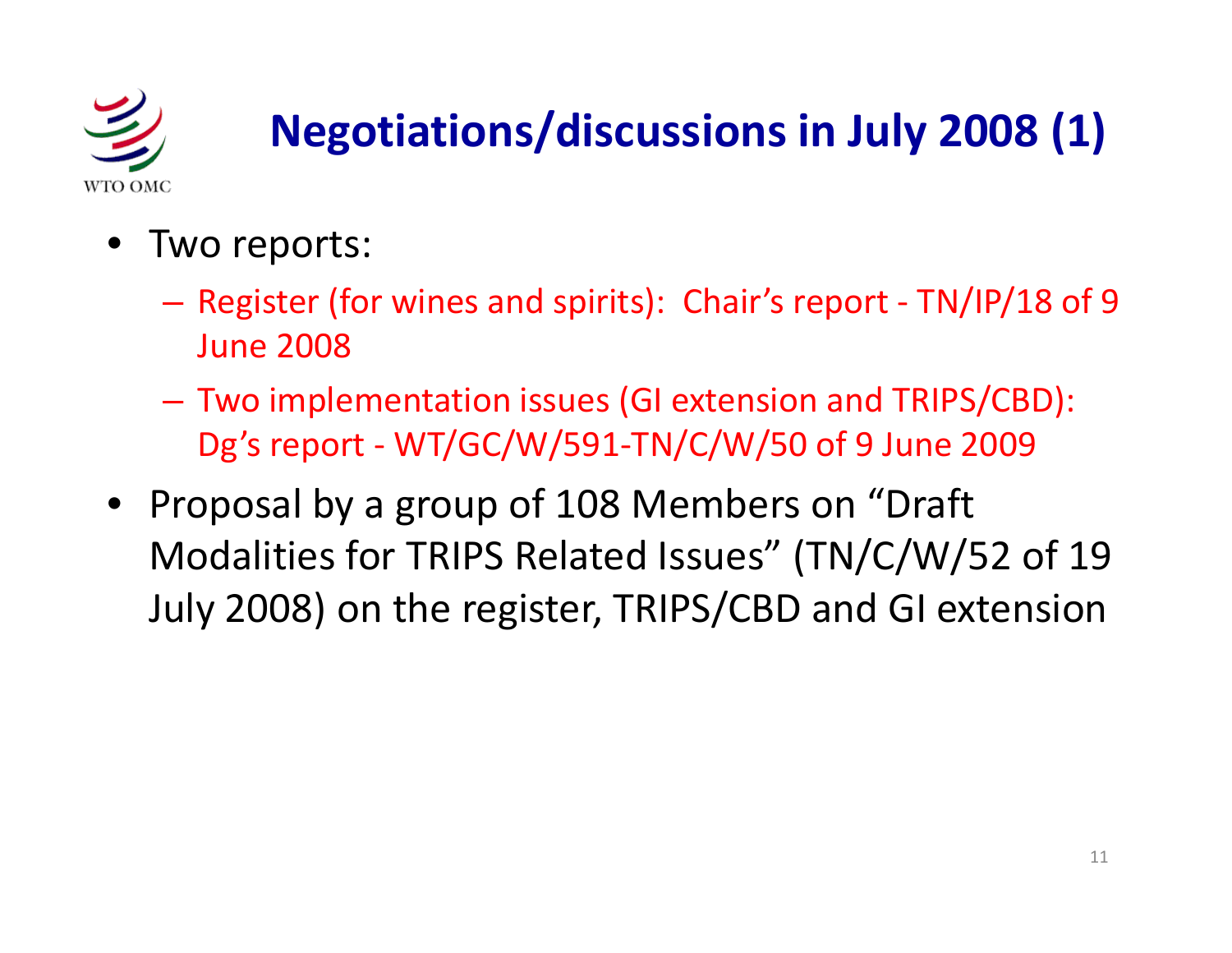![](_page_11_Picture_0.jpeg)

## **Negotiations/discussions in July 2008 (2)**

- 1. Divergences on substance
	- Proposals and views: see reports TN/IP/18 for register and WT/GC/W/591 ‐TN/C/W/50 for GI extension and TRIPS/CBD
- 2. Divergences regarding linkages
	- Linkage between the register for W&S and GI extension?
	- – $-$  Linkage between GIs and Disclosure requirement (TRIPS/CBD)? *(see session on Theme 22)*
	- –Linkage between GIs and Agriculture negotiations?
- 3. "Horizontal modalities decision"
	- So ‐called "parallelism" asked by proponents of GIs and disclosure requirement.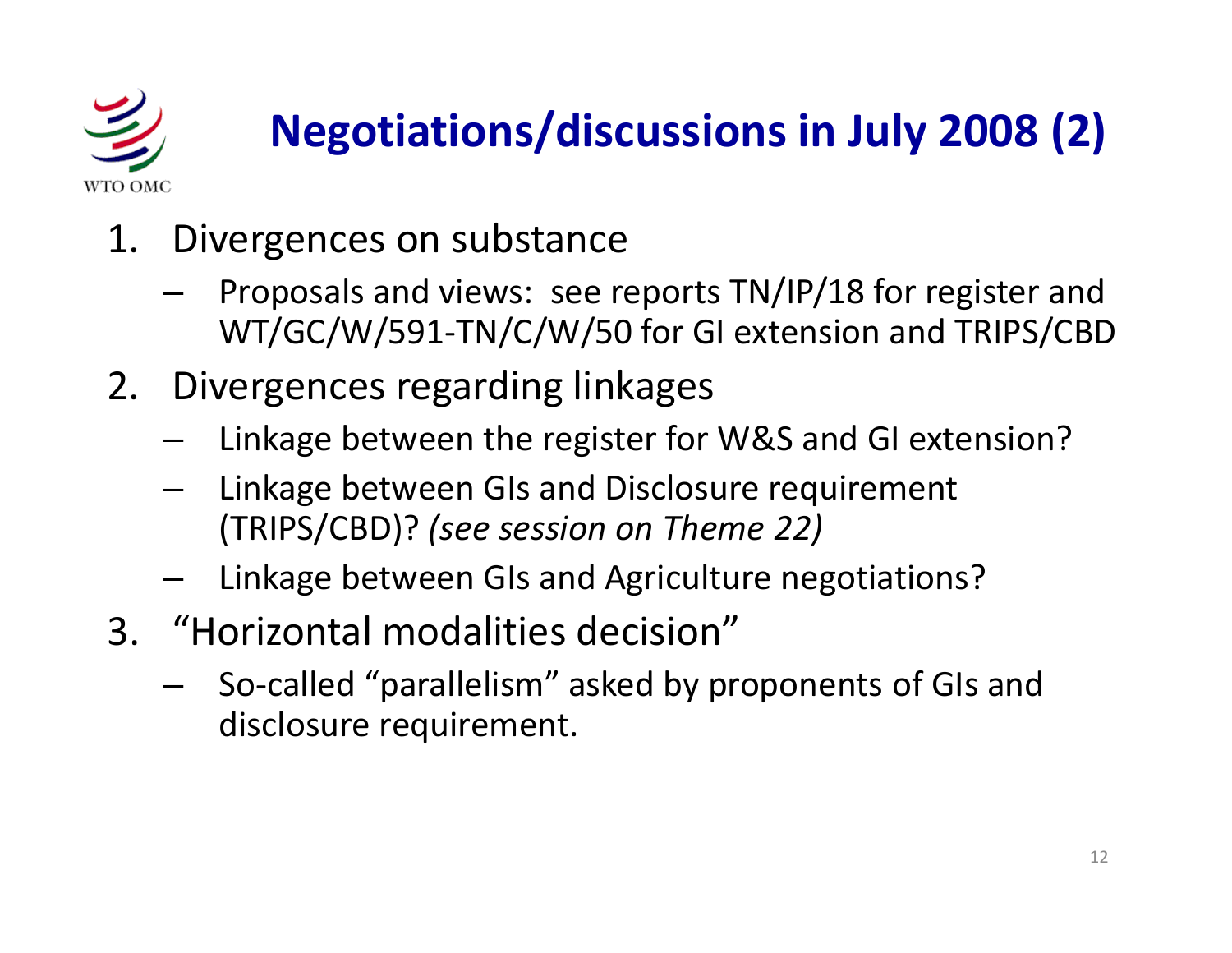![](_page_12_Picture_0.jpeg)

## **Positions since July 2008 (1)**

- Proposal for "Draft modalities for TRIPS related issues" by 108 Members -  $TN/C/W/52$  and add. of 19 July 2008
	- The alliance
	- Parallelism (or symmetry)
	- Parameters (draft modality texts) in terms of substance and process for:
		- Register of GIs for wines and spirits
		- TRIPS/CBD disclosure (see session on Theme 22)
		- Extension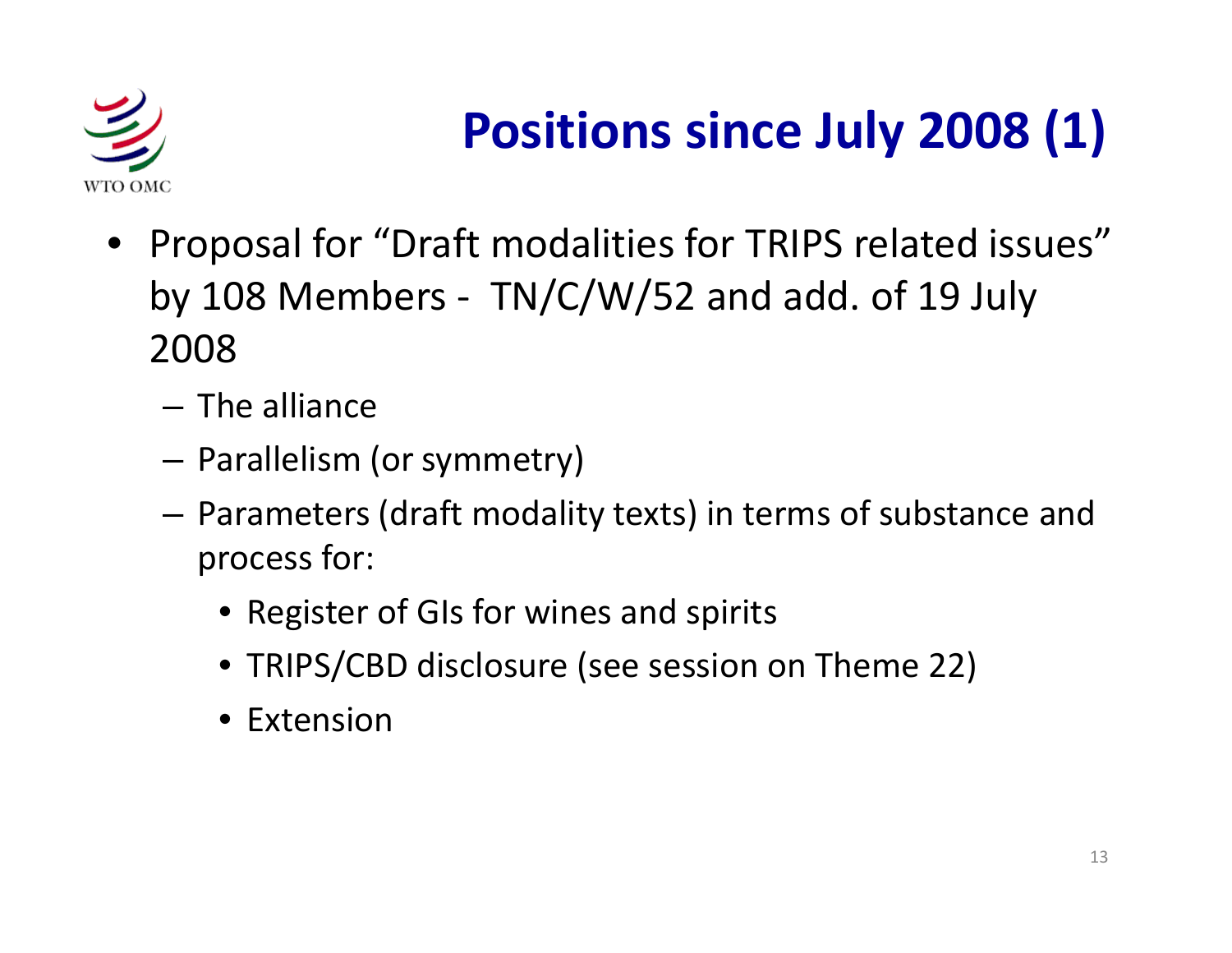![](_page_13_Picture_0.jpeg)

#### **Positions since July 2008** – register W&S

#### TN/C/W/52 and add.

- • Each WTO Member shall provide that domestic authorities will consult the Register and take its information into account when making decisions regarding registration and protection of trademarks and geographical indications in accordance with its domestic procedures. In the framework of these procedures, and in the absence of proof to the contrary in the course of these, the Register shall be considered as <sup>a</sup> *prima facie* evidence that, in that Member, the registered geographical indication meets the definition of "geographical indication" laid down in TRIPS Article 22.1. In the framework of these procedures, domestic authorities shall consider assertions on the genericness exception laid down in TRIPS Article 24.6 only if these are substantiated
- $\bullet$  $\bullet$  Text based negotiations shall be intensified, in Special Sessions of the TRIPS Council and as an integral part of the Single Undertaking, to amend the TRIPS Agreement in order to establish the Register accordingly.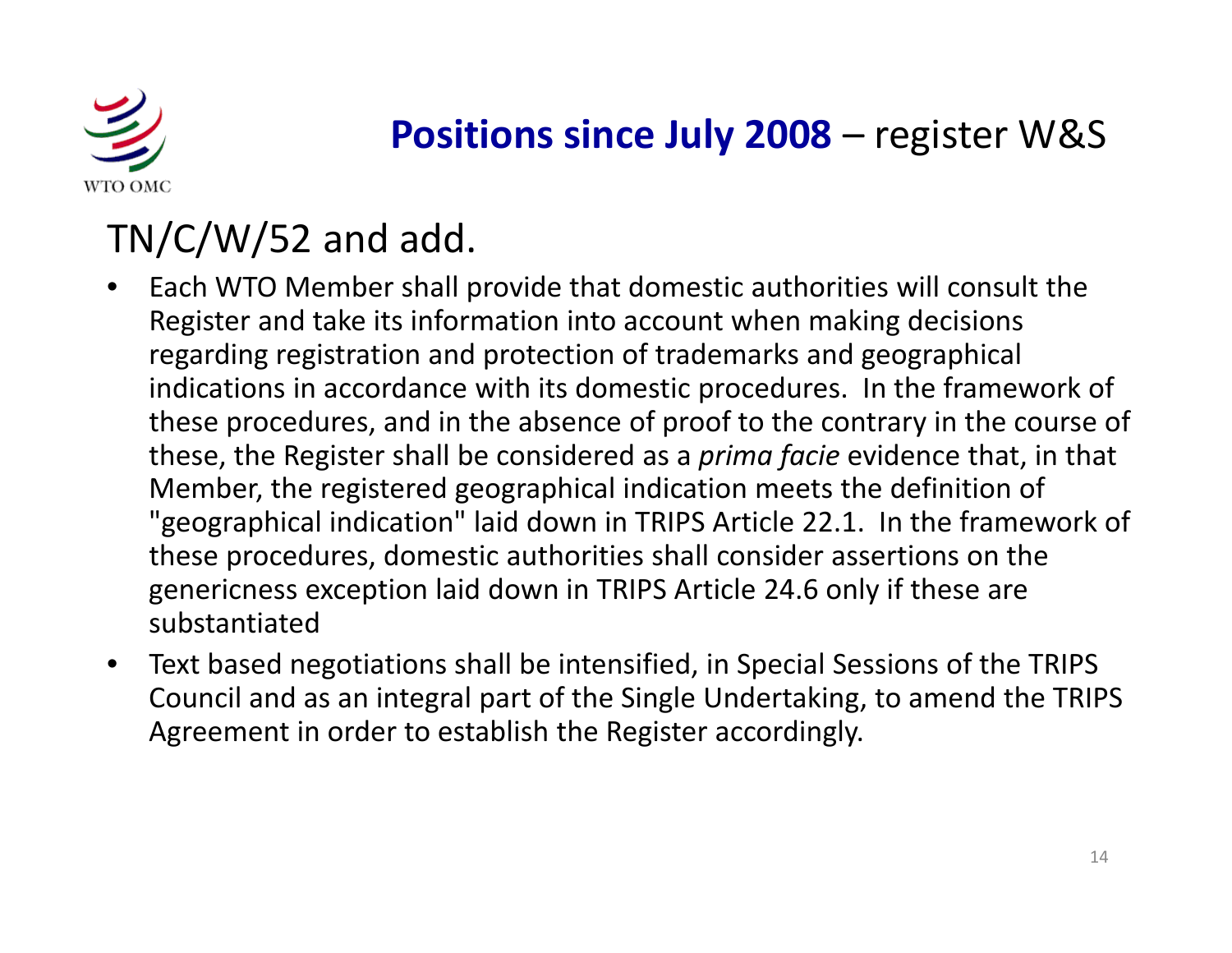![](_page_14_Picture_0.jpeg)

#### **Positions since July 2008** – GI extension

#### TN/C/W/52 and add.

- • Members agree to the extension of the protection of Article 23 of the TRIPS Agreement to geographical indications for all products, including the extension of the Register.
- $\bullet$ • Text based negotiations shall be undertaken, in Special Sessions of the TRIPS Council and as an integral part of the Single Undertaking, to amend the TRIPS Agreement in order to extend the protection of Article 23 of the TRIPS Agreement to geographical indications for all products as well as to apply to these the exceptions provided in Article 24 of the TRIPS Agreement *mutatis mutandis*.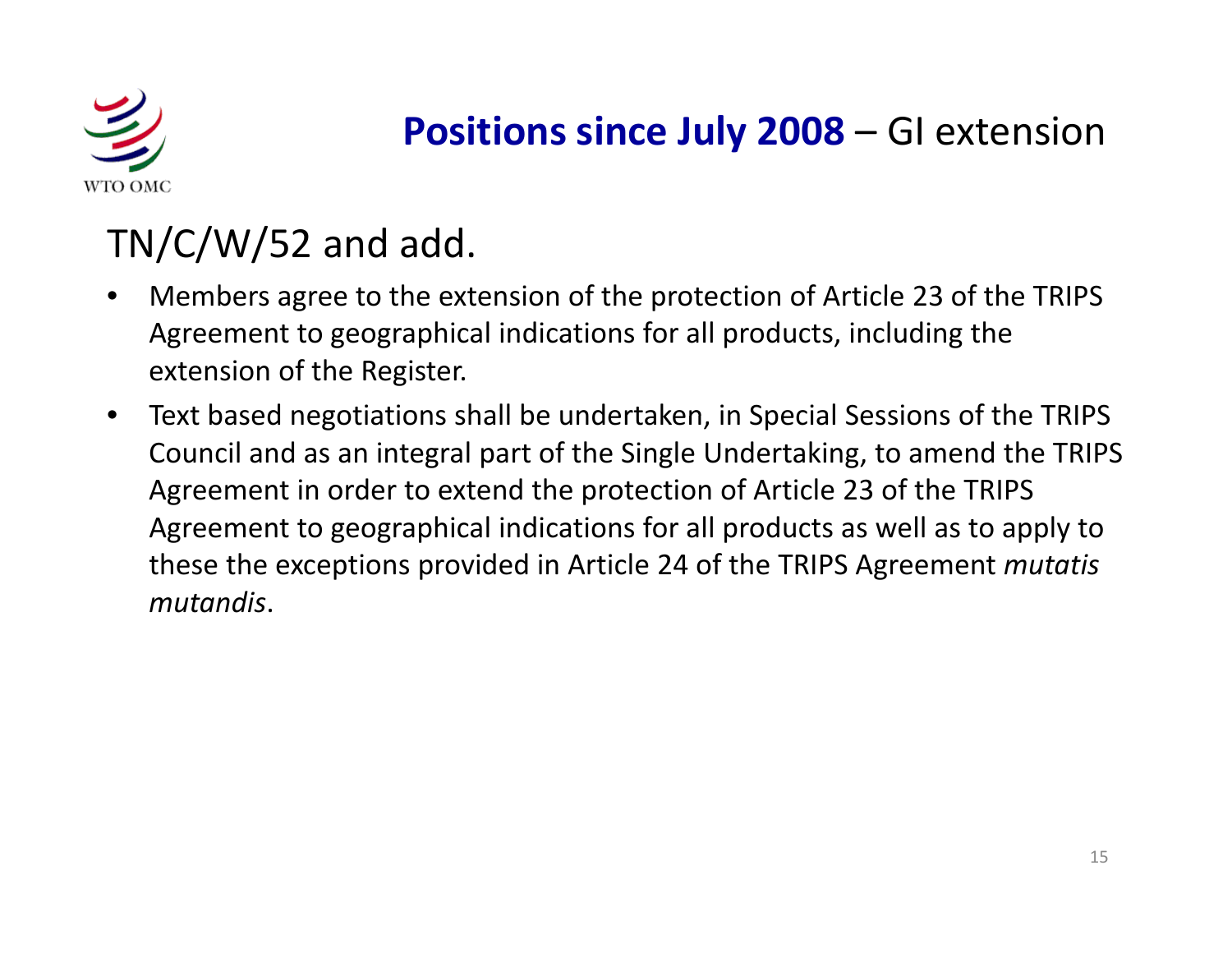![](_page_15_Picture_0.jpeg)

## **Positions since July 2008 (4)**

#### **Other positions**:

- On register for wines and spirits (TN/IP/W/10/Rev.2)
- • GI extension
	- No mandate
	- $-$  Disrupts the balance in the Doha Development Agenda (DDA) and endangers possible outcome of the whole DDA
	- – $-$  Cannot be part of the single undertaking
	- Case not made
	- $-$  Artificial parallelism between the three issues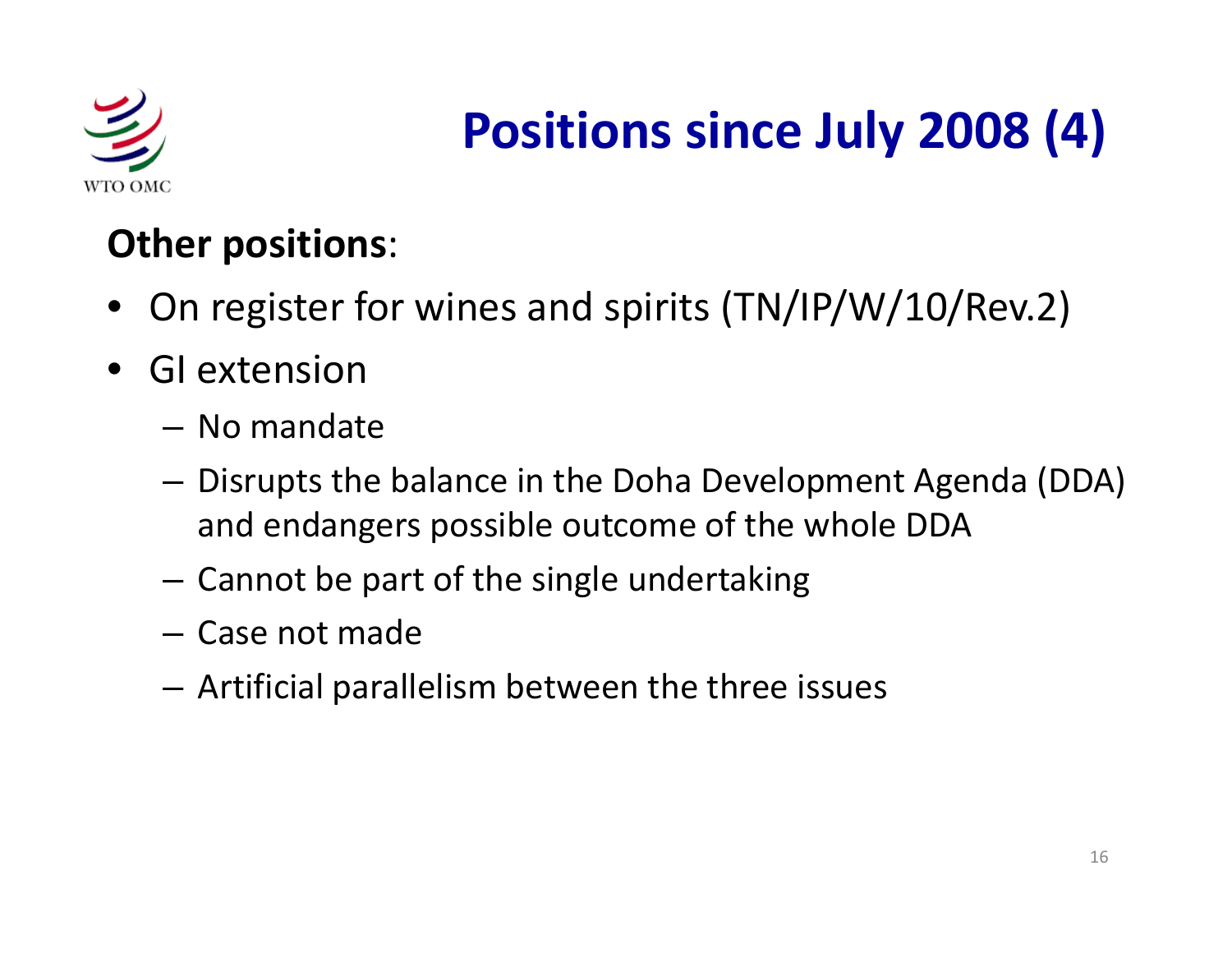![](_page_16_Picture_0.jpeg)

## **GI extension in 2009**

- **GI Extension** *(and for TRIPS/CBD)*
- In 2009: consultations by DG Lamy himself in his capacity as DG pursuant to para. 39 of the Hong Kong Ministerial Declaration
	- – $-$  Small group representative of the range of positions at the level of Heads of Delegations (HoDs) <sup>+</sup> 1 technical expert
	- –No negotiations (because the mandate is controversial)
	- – $-$  Clarifications regarding technical issues exclusively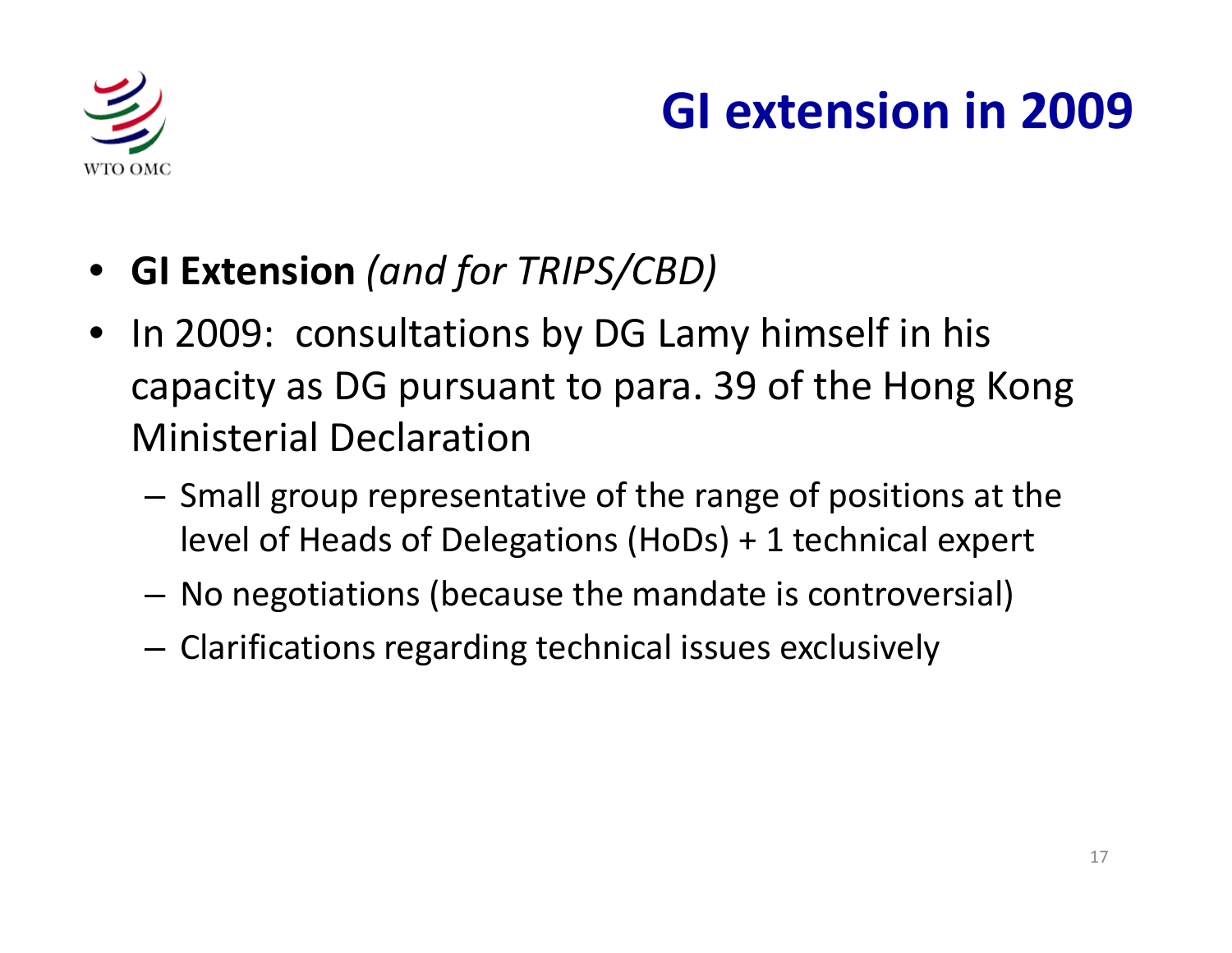## Doha Ministerial Declaration

- Doha Ministerial Declaration(WT/MIN(01)/DEC/1, 14 Nov. 2001)
	- Para. 19: "We instruct the TRIPS Council, in pursuing its work programme including under the review of Article 27.3(b), the review of the implementation of the TRIPS Agreement under Article 71.1 and the work foreseen pursuant to paragraph 12 of this Declaration, to examine, inter alia, the relationship between the TRIPS Agreement and the Convention on Biological Diversity, the protection of traditional knowledge and folklore... "
	- Para. 12: Outstanding implementation issues – Para.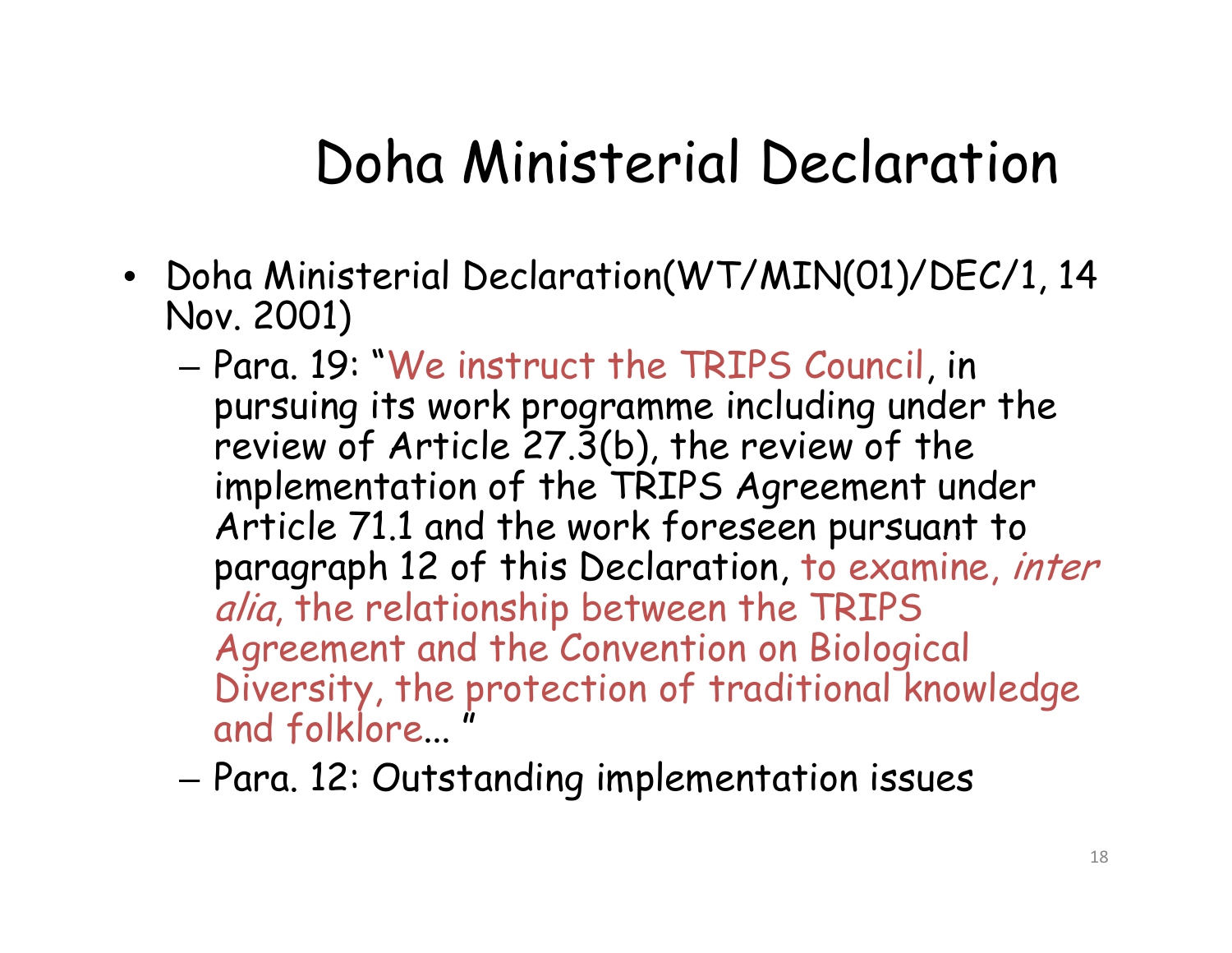## **Para. 12 of Doha Declaration**

"Work programme

Implementation-Related Issues and Concerns

- 12. ... we agree that negotiations on **outstanding implementation**<br>issues shall be an integral part of the Work Programme...<br>and that agreements reached at an early stage in these<br>negotiations shall be treated in accordan
- •Different views on whether or not part of Doha round of negotiations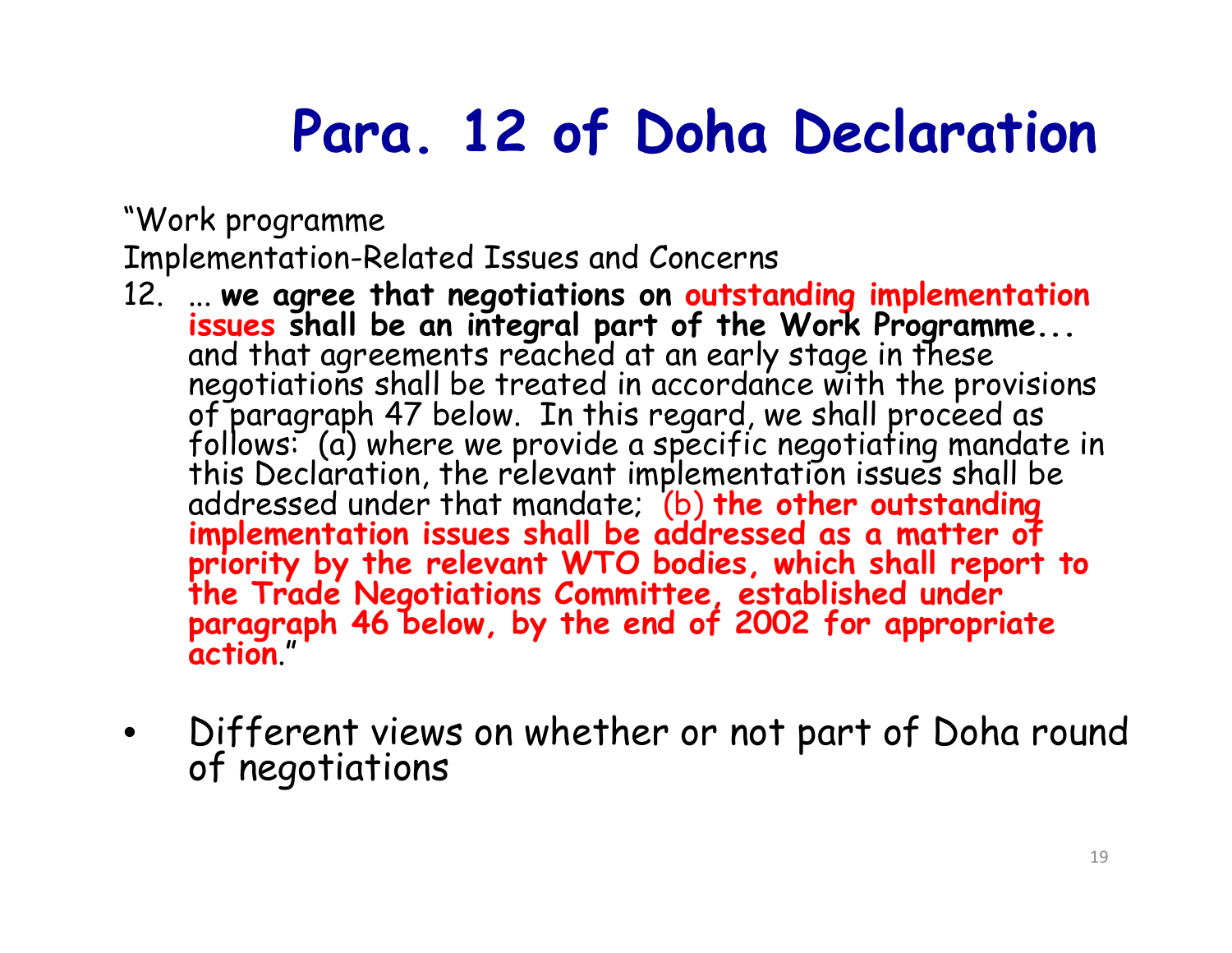## Organization of work since Doha

- 1. Paragraph 19 Regular meetings of the TRIPS Council.
	- • Three separate items on the agenda of TRIPS Council since 2002
- 2. Paragraph 12 also took place in TRIPS Council and was reported upon to the TNC at the end of 2002.
	- • Since 2003 part of DG's consultative process on outstanding implementation issues
	- Some of the *demandeurs* wanted negotiations to be clearly agreed to.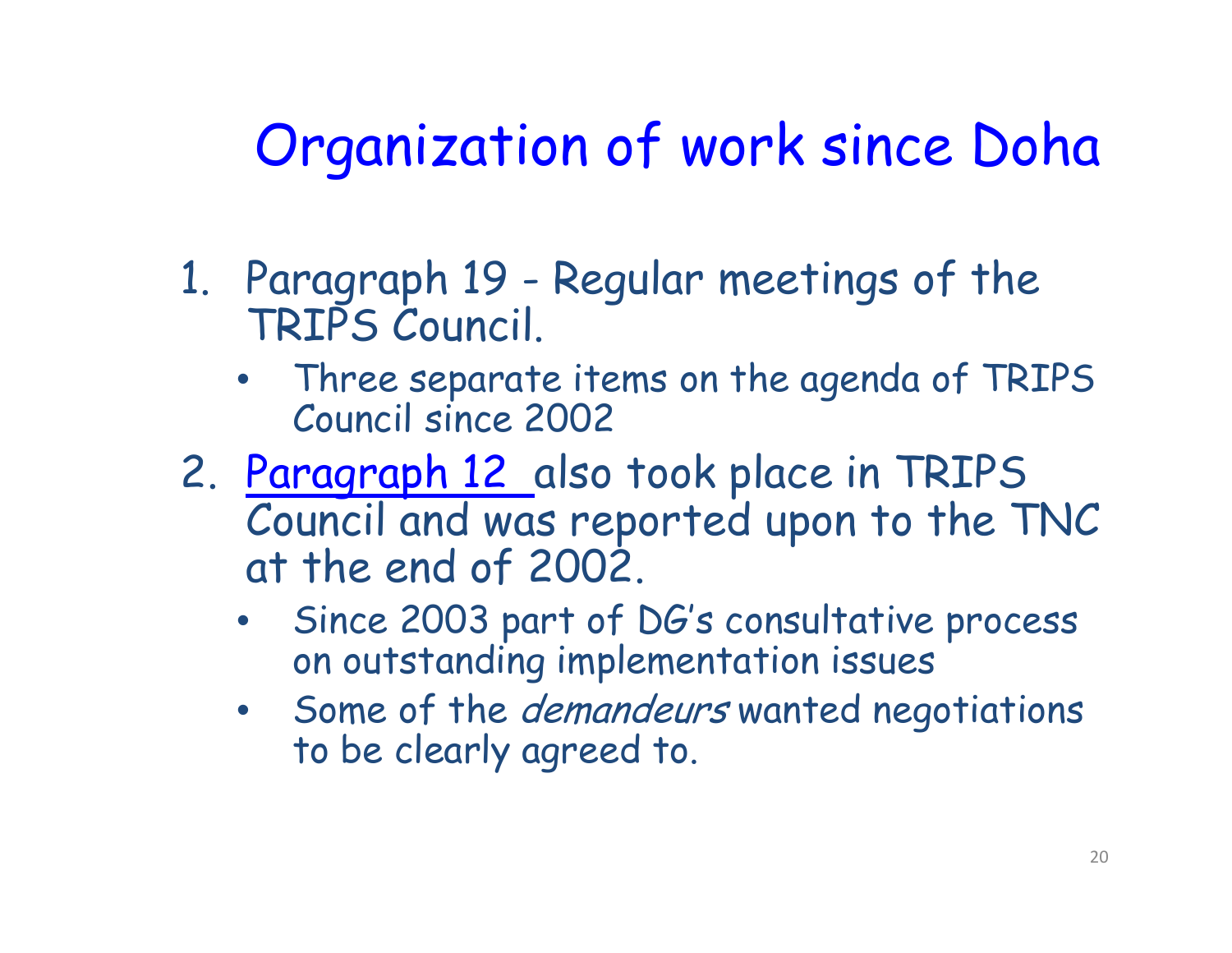![](_page_20_Picture_0.jpeg)

# **Para. 12 of Doha Declaration**

"Work programme

Implementation-Related Issues and Concerns

- 12. ... we agree that negotiations on **outstanding implementation**<br>issues shall be an integral part of the Work Programme...<br>and that agreements reached at an early stage in these<br>negotiations shall be treated in accordan
- •Different views on whether or not part of Doha round of negotiations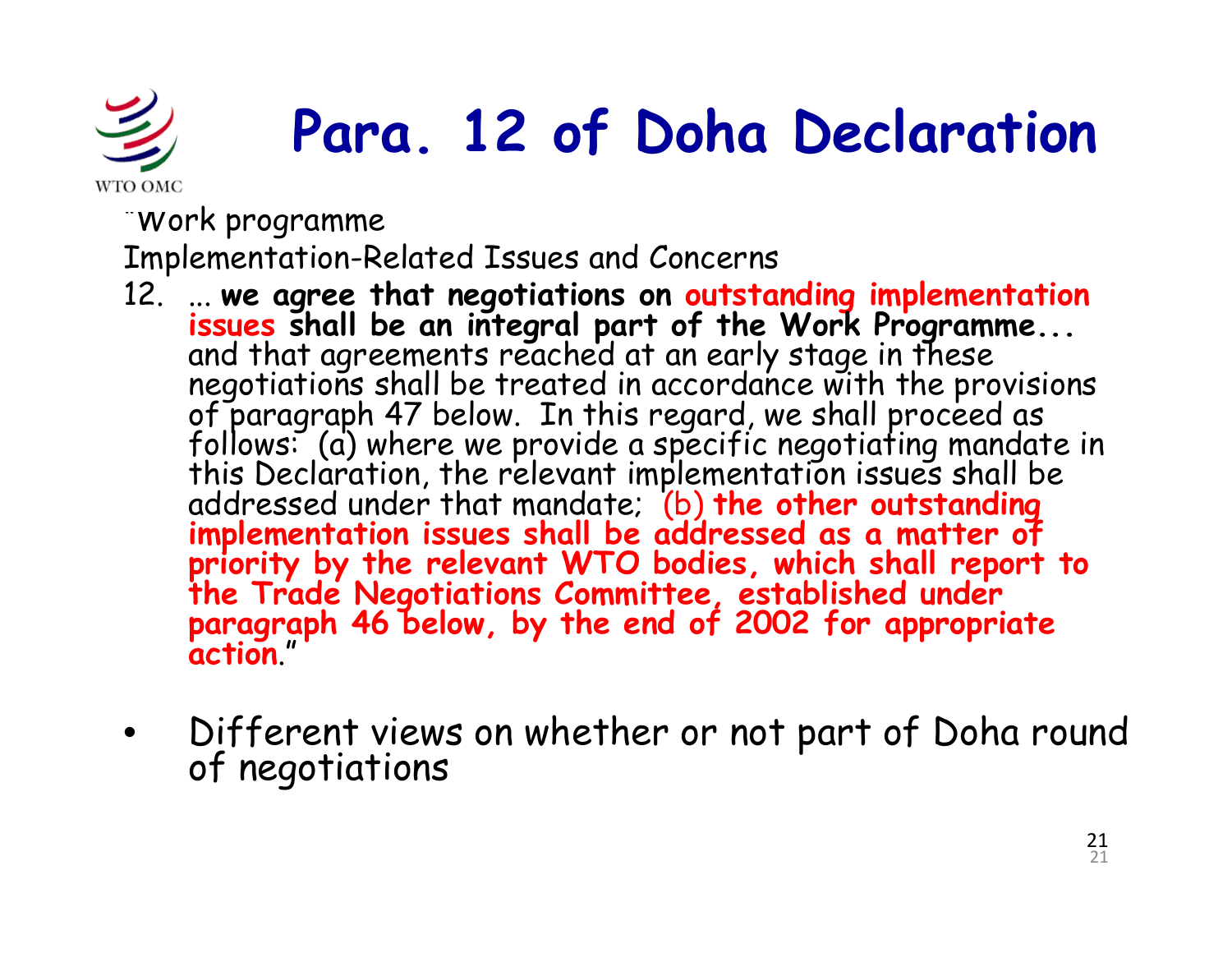#### After Doha..

- The General Council's decision on 1 August 2004
	- The General Council instructs the TNC, negotiating bodies<br>and other WTO bodies to redouble their efforts to find an appropriate solution, as a priority, to outstanding implementation-related issues.
- $-$  Hong Kong Ministerial Declaration on 18 December 2005
	- Paragraph 39
		- Reiterates the above-mentioned instruction
		- Request the DG to intensify his consultative process – Request the DG to intensify his consultative process<br>on all outstanding implementation-related issues, and to report to each regular meeting of the TNC and the<br>General Council. The General Council shall take <mark>any</mark><br>appropriate action no later than 31 July 2006.
	- Paragraph 44
		- The work shall continue on the basis of paragraph 19 of the Doha Declaration and the progress made in the<br>TRIPS Council to date. The General Council shall report on its work in this regard to the next Session.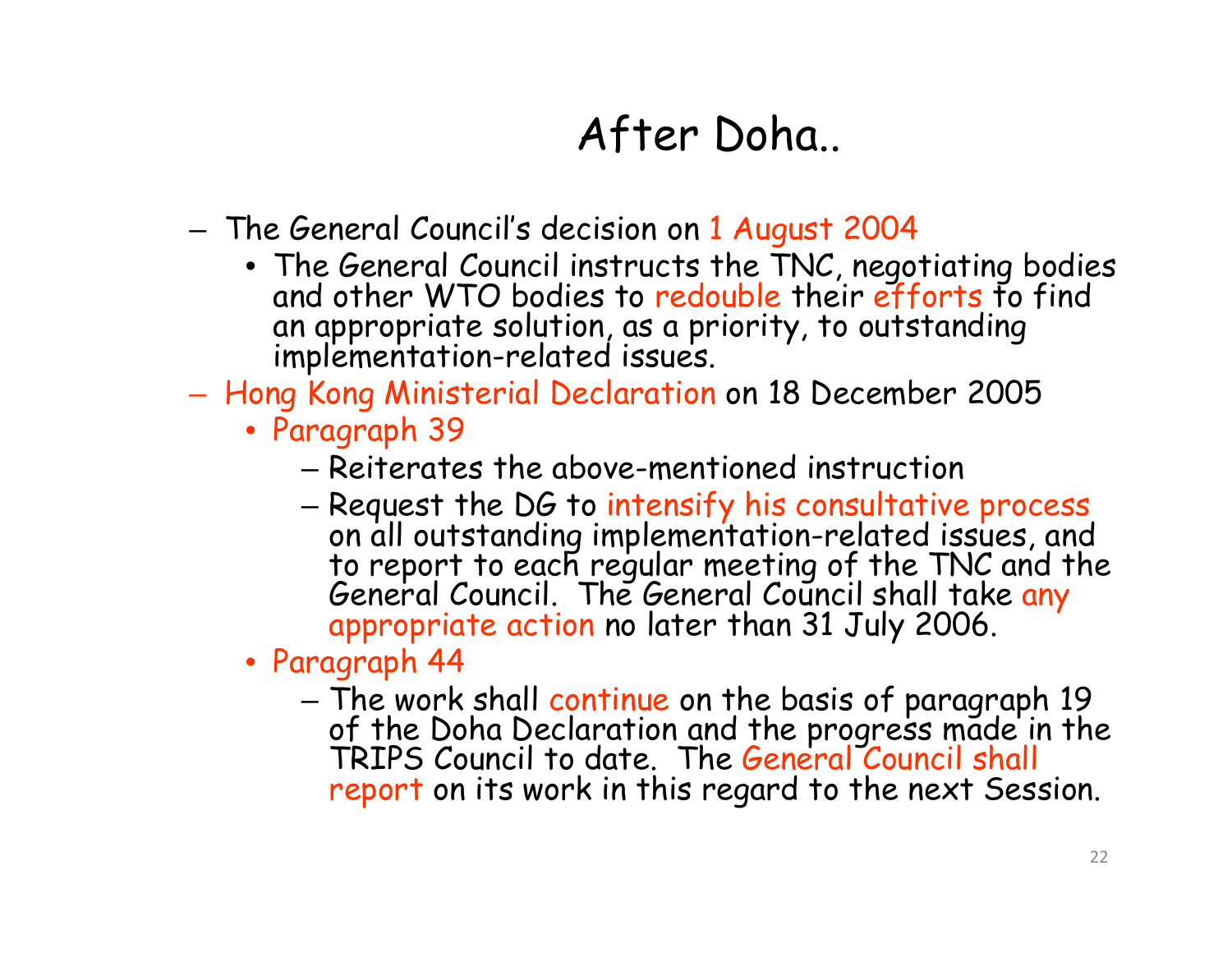## Relationship between TRIPS and the CBD

- Two issues:
	- $-$  Whether or not there is conflict between the two
	- Whether or not something needs to be done in the WTO on the TRIPS side to ensure mutual supportiveness
		- If yes, what?
- Important common ground on key underlying ob jectives:
	- Importance of TRIPS and CBD being implemented in a mutually<br>supportive way
	- Avoidance of erroneous patents for inventions that use genetic resources and related TK
	- Securing compliance with national access and benefit-sharing regimes
- Widely accepted that patent offices need to have necessary information and patent system's role should not be undermined.
- •See Secretariat's summary note - IP/C/W/368/Rev.1 and Corr.1.
- **See also WT/GC/W/591 and TN/C/W/50 – DG's report 9 June 2008.**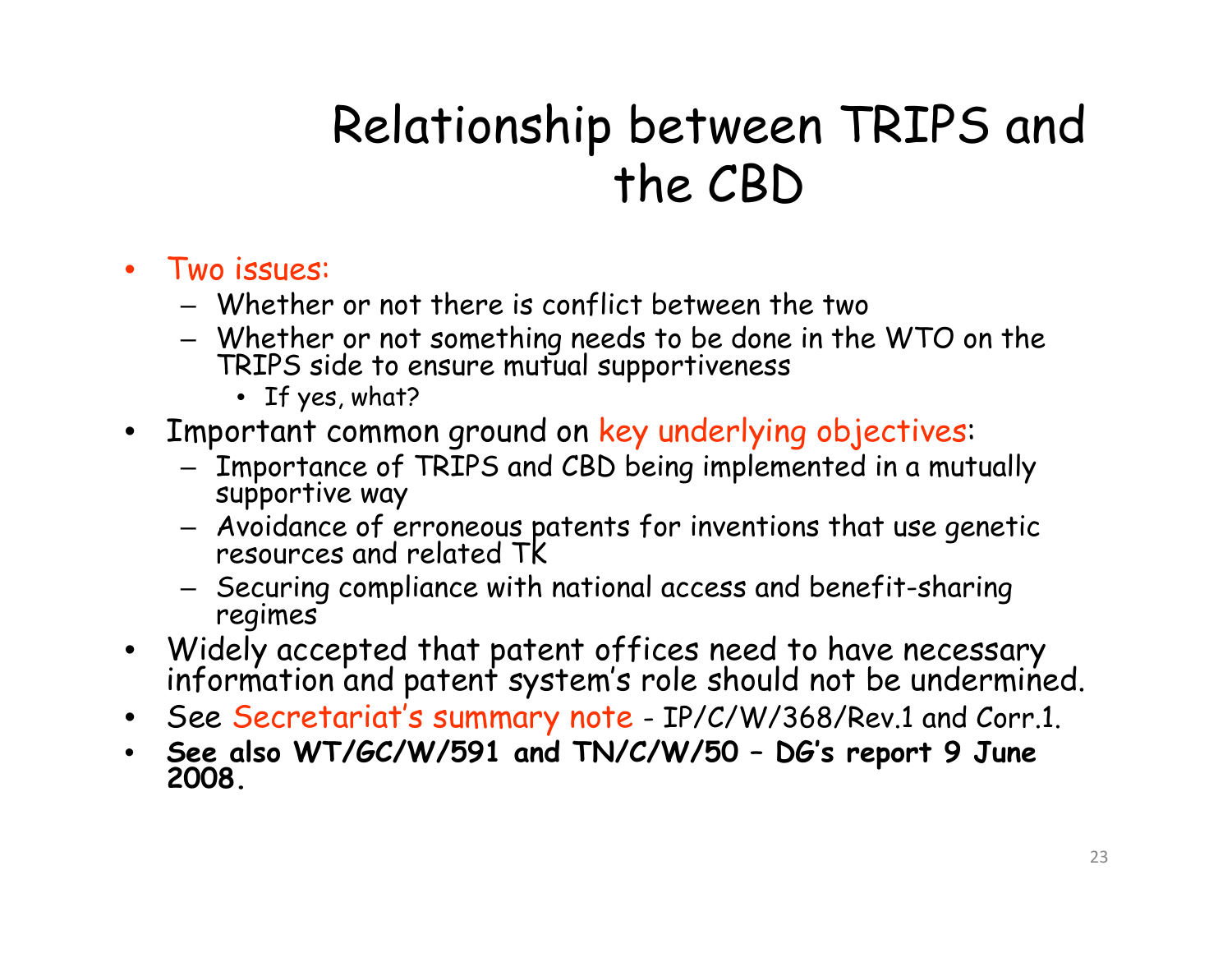### Compatibility of TRIPS and CBD and action recommended (1)

#### **4 positions:**

- **1. No conflict**
	- There is no legal conflict between TRIPS and CBD
	- Both have different and non-conflicting objectives
- Nothing needs to be done on the TRIPS side to ensure that the two are implemented in a mutually supportive way at the national level
- –— Willing to engage constructively on the basis of widely<br>shared objectives shared objectives
	- Ensuring authorized access and equitable benefit sharing
	- Avoiding erroneously granted patents
- **2. No inherent conflict but undecided whether international action desirable**
- – Further study is needed, including sharing of national experiences to examine pros and cons of different h approaches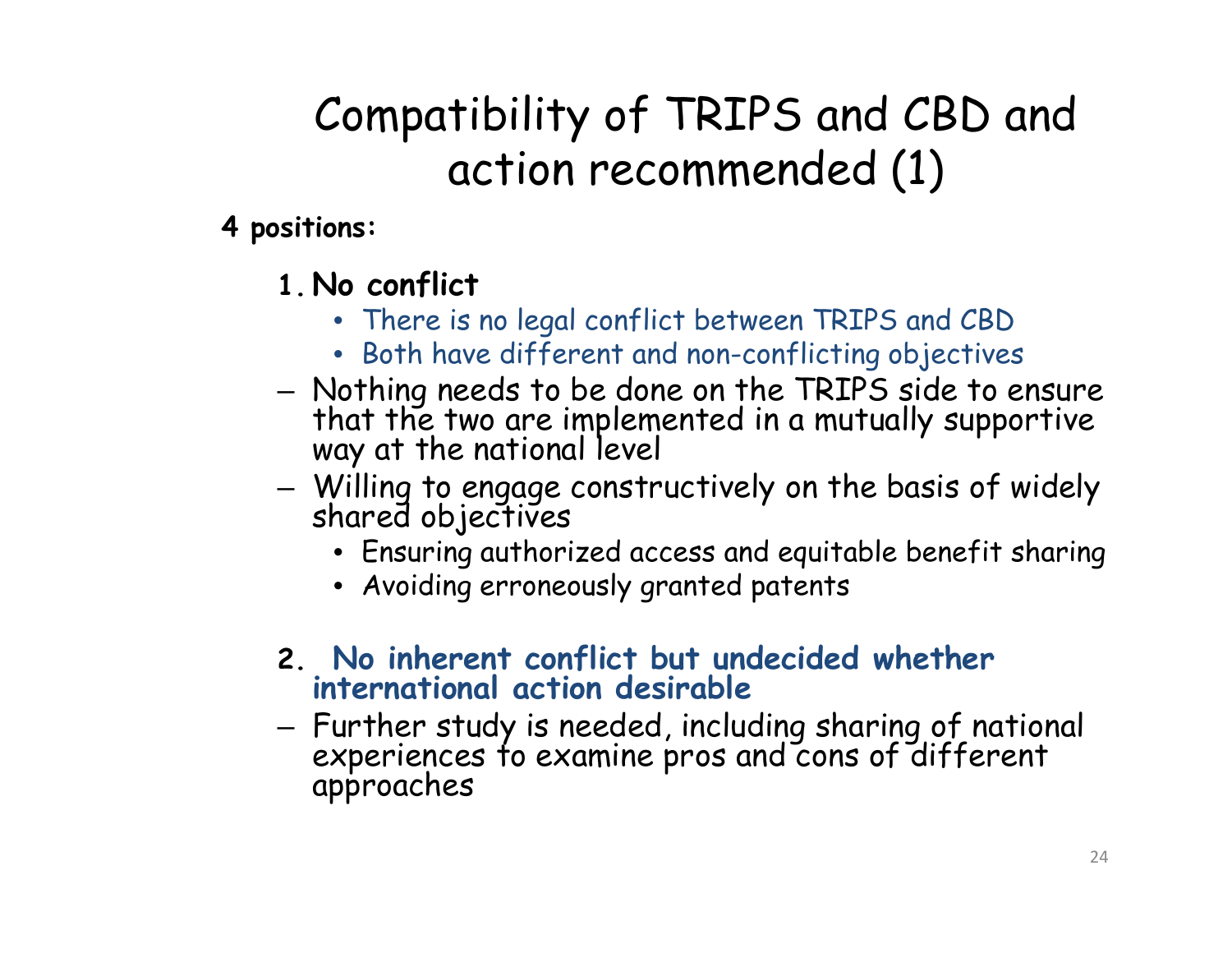#### Compatibility of TRIPS and CBD and action recommended (2)

- **3. No inherent con f , lict but international action desirable**
	- Both can and should be implemented in a mutually supportive way
- A disclosure requirement on patent applicants is needed:
	- » Amendment to TRIPS required
	- » Amendment to PCT regulations but not TRIPS
	- » Mandatory for all patent applications
- **4. Inherent conflict**
- Need to reconcile CBD and TRIPS as part of the review of<br>Article 27.3(b) by amendment to TRIPS (b) by amendment to TRIPS
	- Patents over genetic resources not compatible with sovereignty
- A mandatory prohibition of patents on life forms, including on microorganisms as well as a disclosure requirement in TRIPS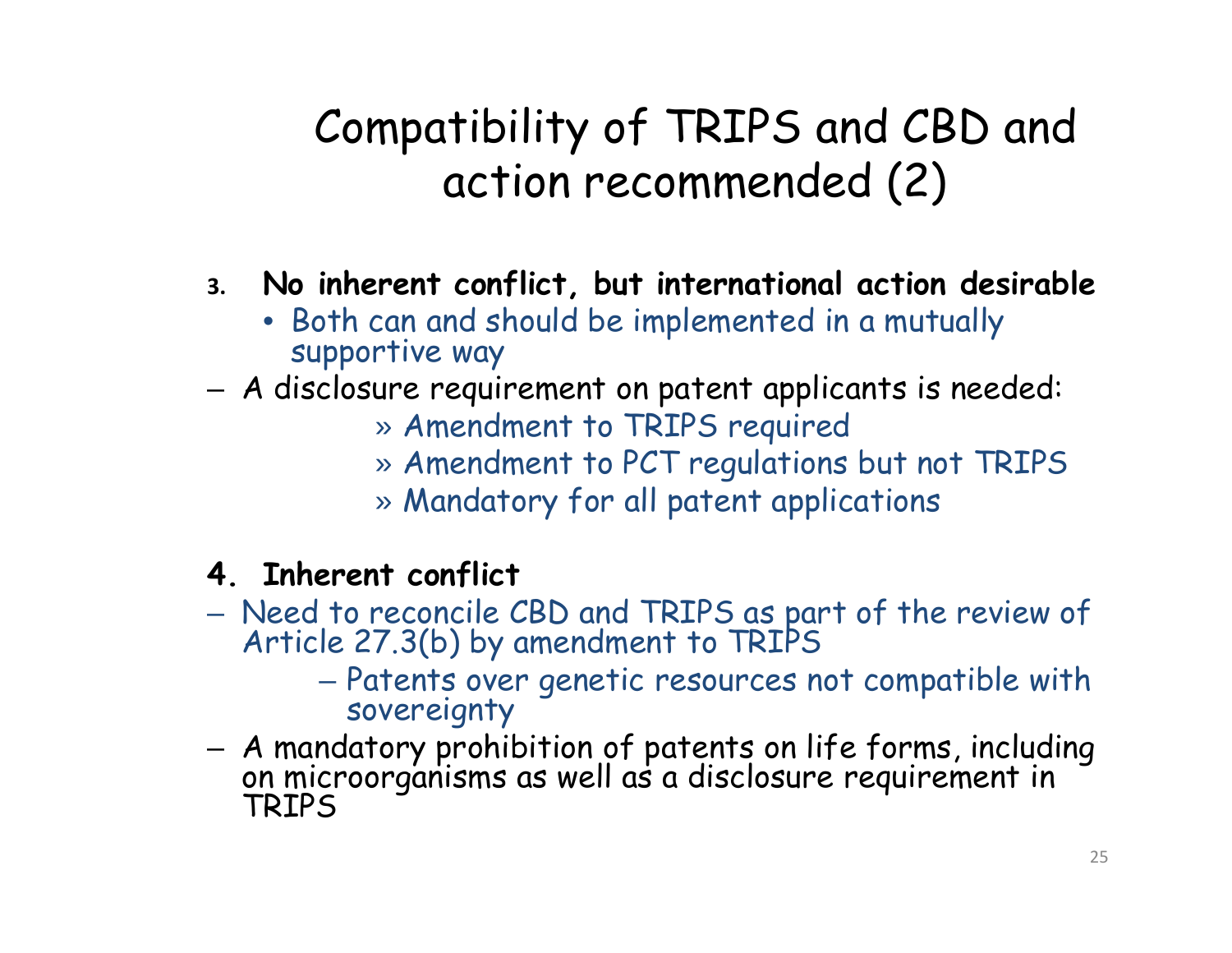#### International action - Disclosure approach

- $\bullet$  An obligation upon patent applicants using genetic resources and associated traditional knowledge in inventions to disclose at least the source and/or country of origin of such resources or knowledge
	- Brazil et al ("Disclosure Group"), EC, Norway, Switzerland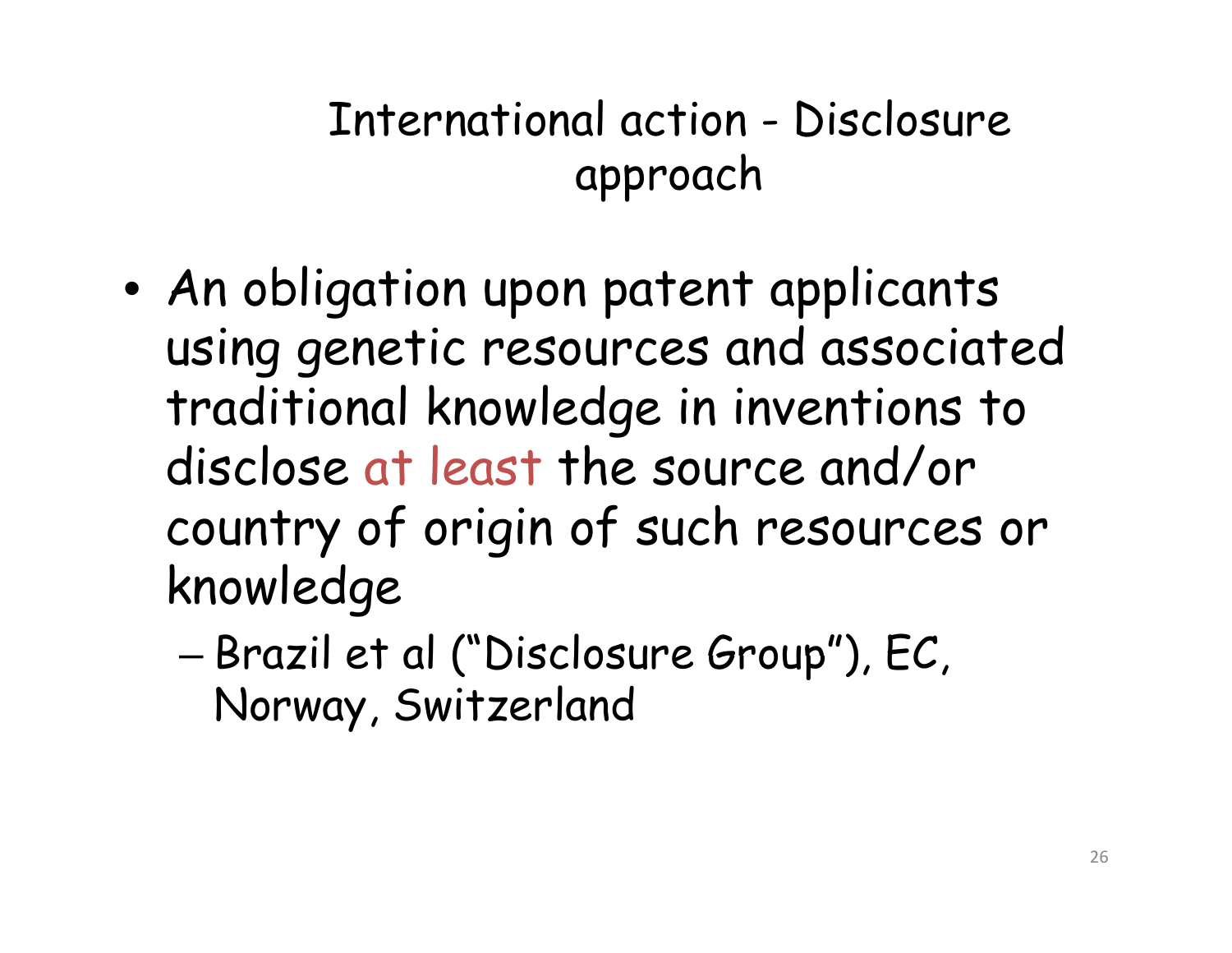![](_page_26_Picture_0.jpeg)

## TN/C/W/52 - **TRIPS/CBD**

- $\bullet$  Members agree to amend the TRIPS Agreement to include a mandatory requirement for the disclosure of the country providing/source of genetic resources, and/or associated traditional knowledge for which a definition will be agreed, in patent applications. Patent applications will not be processed without completion of the disclosure requirement.
- $\bullet$  Members agree to define the nature and extent of a reference to Prior Informed Consent and Access and Benefit Sharing.
- $\bullet$  Text based negotiations shall be undertaken, in Special Sessions of the TRIPS Council, and as an integral part of the Single Undertaking, to implement the above. Additional elements contained in members' proposals, such as PIC and ABS as an integral part of the disclosure requirement and post grant sanctions, may also be raised and shall be considered in these negotiations.